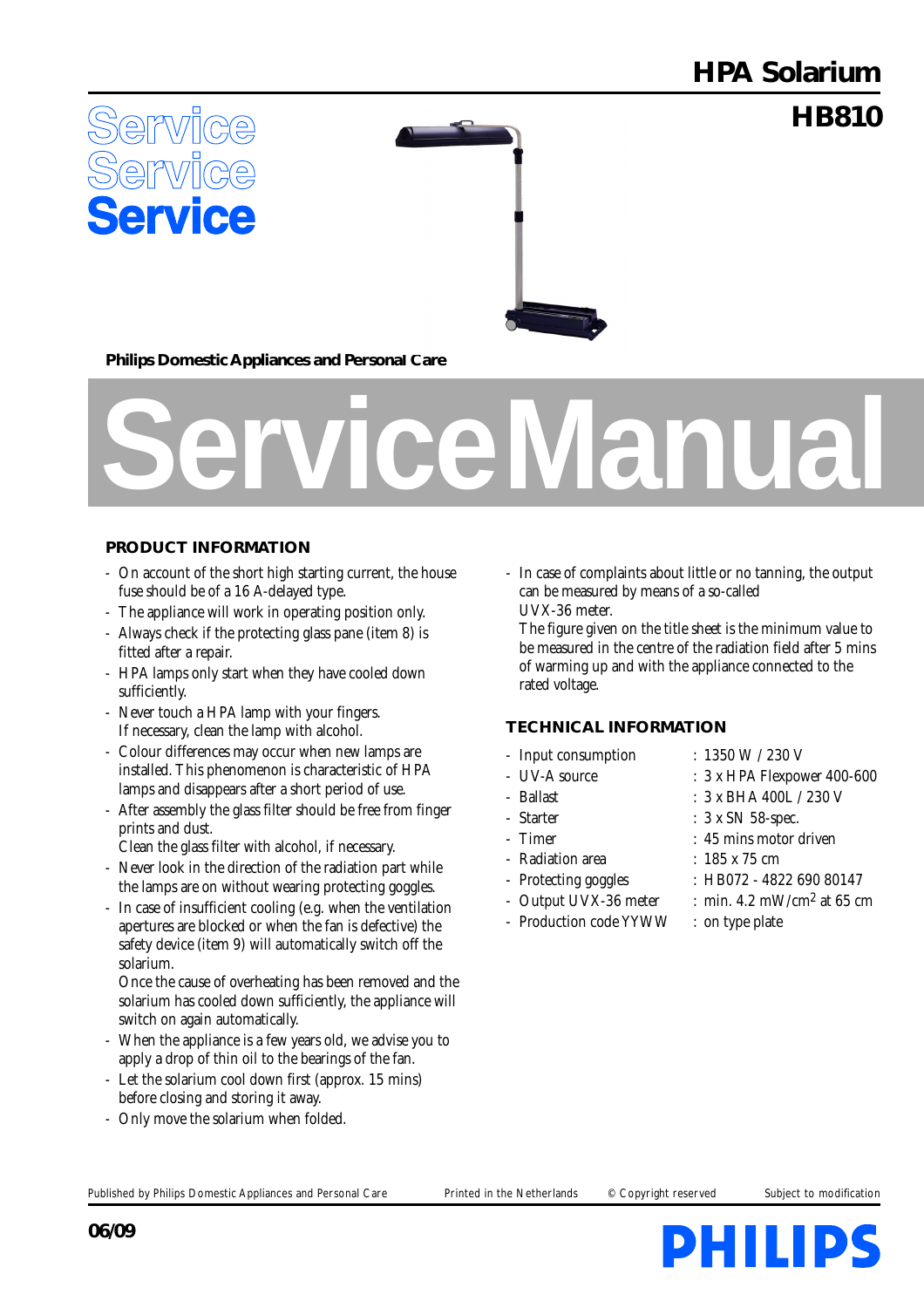#### **RADIATION PART**

#### **DISASSEMBLY**

- Remove the 10 screws with which the housing (item 7) is fastened to the cover (item 1).
	- The housing will continue to cling to the cover.
- Disconnect the connectors of the connecting cable and motor.
- Undo the other connections.

#### **REPAIR INSTRUCTIONS**

- It can be established whether lamps, ballasts or starters are defective by interchanging them.
- When replacing a lamp holder (item 10) 2 tubular rivets must be drilled out.
	- The bracket is fastened with 2 M2.5 x 10 bolts.

#### **FLOOR PART**

#### **DISASSEMBLY**

- Remove 6 square and 3 round ornamental props (item 20).
- Loosen 14 visible screws by which the cover (item 18) is fastened.
- Pass the mains cord cover (item 31) and the timer cover (item 16) through the opening below, after the screws have been taken out.
- Loosen the screw under the timer cover.
- Remove the cover (item 18) in horizontal position so that the screws will not fall out. (As screws with varying length are used, it is not possible to interchange them.)

#### **REPAIR INSTRUCTIONS**

- The wheel can be replaced after the decorative cap has been removed by means of a small screwdriver.
- **A burned NTC resistor or overheated wiring points to a wiring fault at the connecting block (item 21).**

#### **MISCELLANEOUS**

- No specific issues.

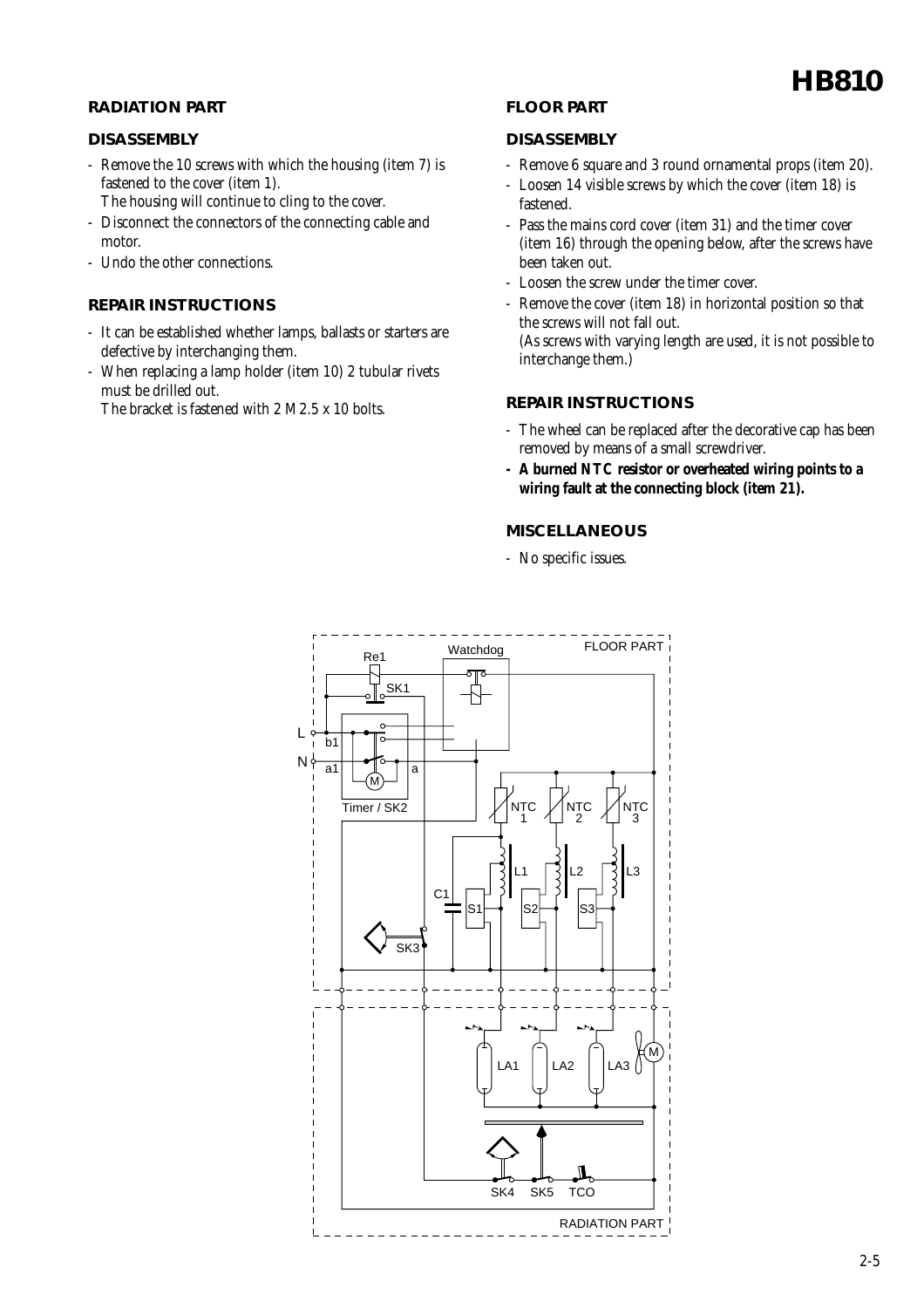### **HB810**



| Item           | Service code   | <b>Description</b>     |
|----------------|----------------|------------------------|
| 1              | 4222 062 96500 | Cover radiation part   |
| $\overline{2}$ | 4222 062 95620 | <b>Reflector</b>       |
| 3              | 4222 062 95020 | Distance indicator     |
| 4              | 4822 277 11375 | <b>Ball switch</b>     |
| 5              | 4822 271 30619 | Micro switch           |
| 6              | 4822 267 10902 | <b>PCB</b> connector   |
| 7              | 4222 062 96510 | Housing radiation part |

| <b>Item</b> | <b>Service code</b> | <b>Description</b>       |
|-------------|---------------------|--------------------------|
| 8           | 4822 466 62246      | Glass pane white         |
| 9           | 4822 252 20257      | Automatic cut out 100 °C |
| 10          | 4822 325 20102      | Lamp holder              |
| 11          | 4222 062 95500      | Stand complete           |
| 12          | 4822 134 30032      | HPA flexpower 400-600    |
| 13          | 4822 492 90188      | Reflector clamp          |
| 14          | 4222 062 95650      | Motor with fan           |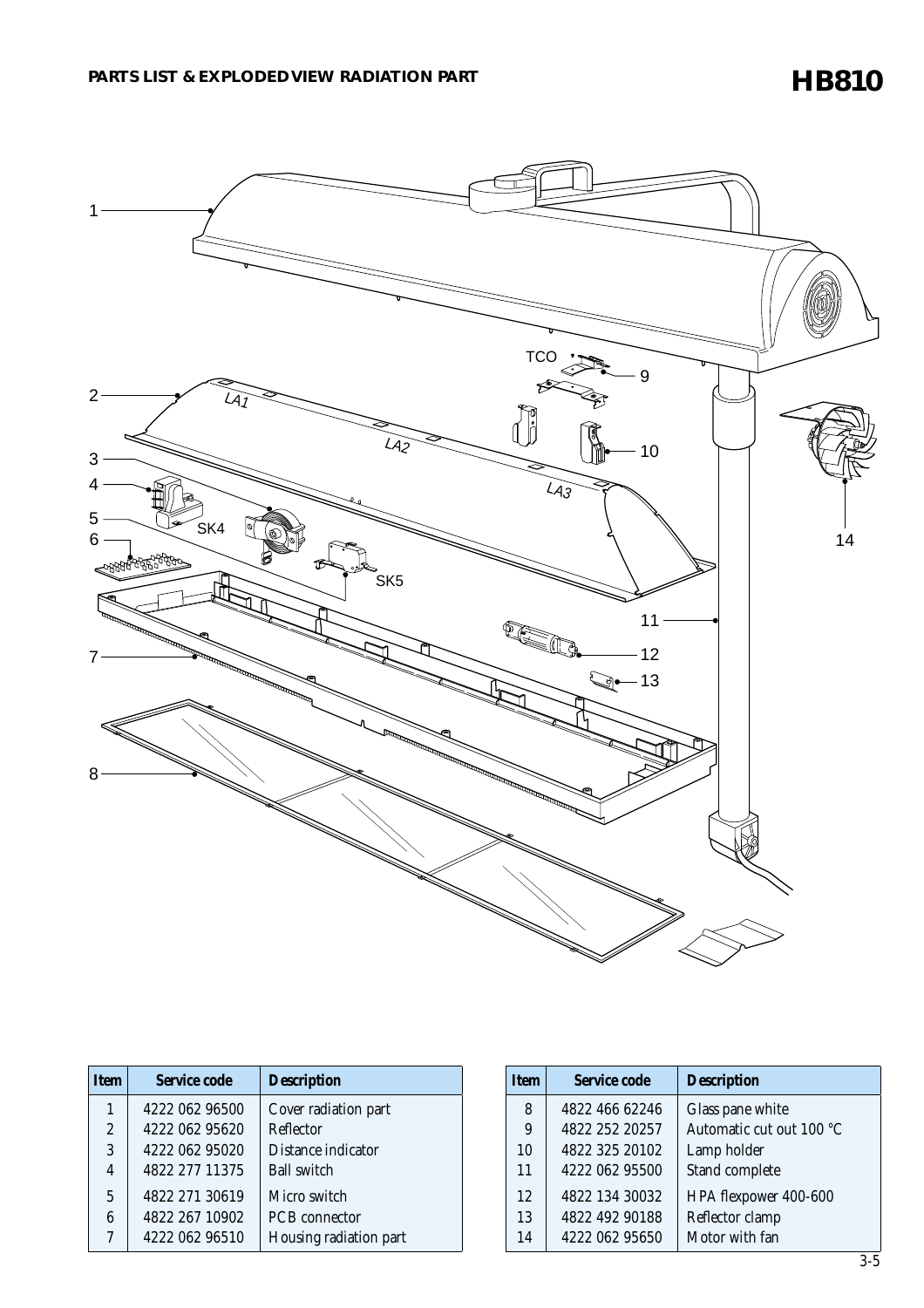**HB810**



| <b>Item</b> | Service code   | <b>Description</b>                   |
|-------------|----------------|--------------------------------------|
| 15          | 4222 062 96520 | Timer knob                           |
| 16          | 4222 062 96530 | Timer cover                          |
| 17          | 4222 062 96580 | Timer 45 min.                        |
| 18          | 4222 062 96540 | Cover floor part                     |
| 19          | 4222 062 95460 | Lock knob                            |
| 20          | 4222 062 96550 | Set of props $6+3$                   |
| 21          | 4222 062 94570 | <b>Connecting block 8S</b>           |
| 22          | 4222 062 94580 | NTC resistor                         |
| 23          | 4222 062 96560 | Housing floor part                   |
| 2.4         | 4222 062 94330 | <b>Ballast 400 W/230 V</b>           |
| 25          | 4822 124 40701 | Capacitor 25 $\mu$ F/250 V (CH only) |

| <b>Item</b> | Service code   | <b>Description</b>  |
|-------------|----------------|---------------------|
| 26          | 4822 219 80605 | Starter SN58 spec.  |
| 27          | 4822 265 20234 | Connecting block 2S |
| 28          | 4822 528 11272 | Wheel               |
| 29          | See item 5     |                     |
| 30          | 4222 062 95810 | Mains flex EU       |
| 31          | 4222 062 96570 | Mains cord cover    |
| 32          | 4222 062 95030 | PCB with 2 x 6 tabs |
| 33          | 4822 280 60513 | Relay 230 V         |
| 34          | 4822 492 90187 | <b>Flat spring</b>  |
| 35          | 4822 402 10789 | Lever               |
| 36          | 4222 062 96590 | Watch dog 45 min.   |